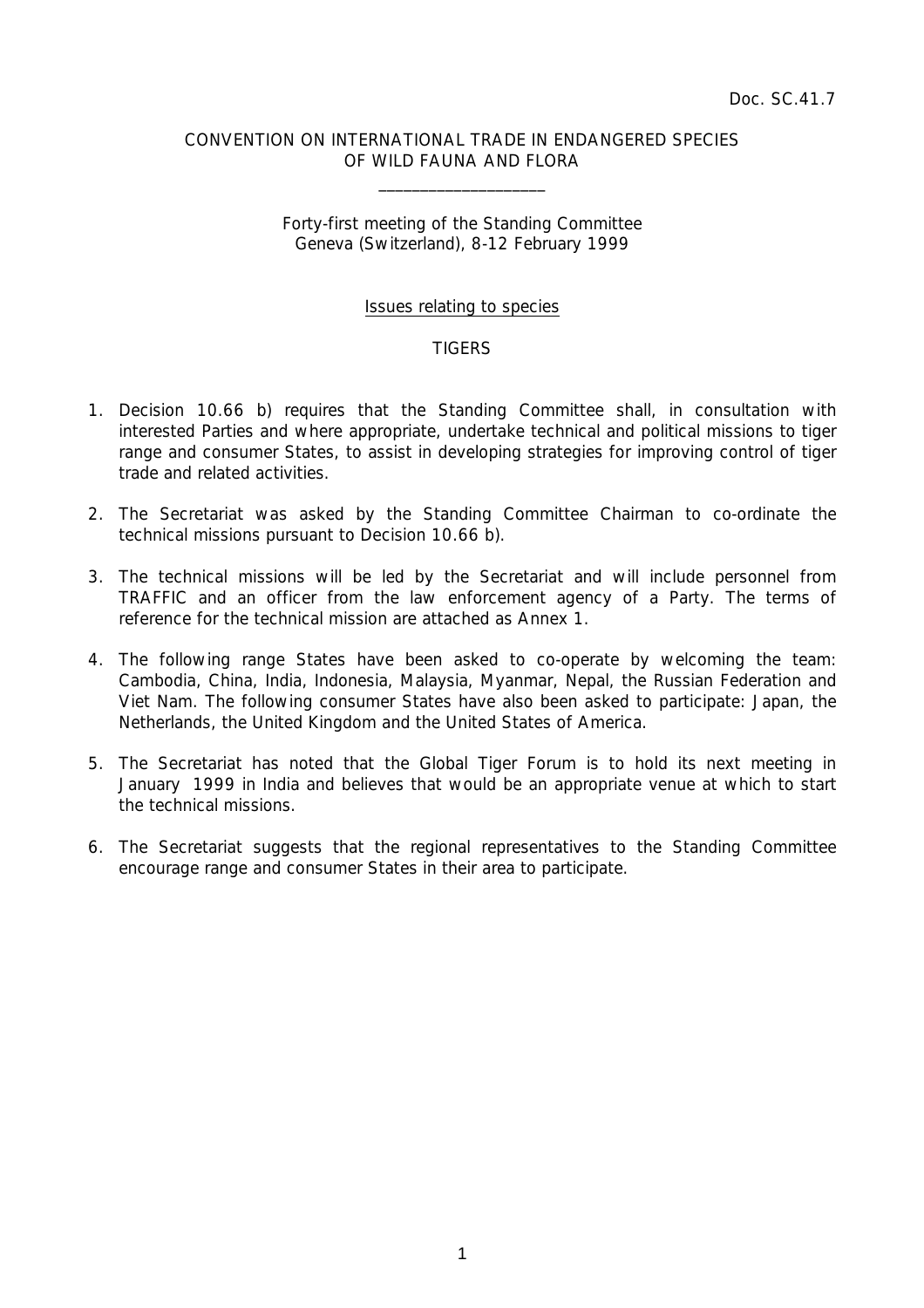# Tiger conservation and trade

## Terms of reference for technical missions

Pursuant to Resolution Conf. 9.23 (Rev.) and Decision 10.66(b), the Standing Committee agreed at its 40th meeting (London, United Kingdom, March 1998) to technical and political missions to tiger range and consumer States. Appropriate individuals will be asked to undertake the technical missions. Their report will be used by political missions to range and consumer States.

The following considerations are the basis of guidelines for the Technical mission. The team should, nonetheless, have flexibility to pursue lines of enquiry that emerge during the course of the missions, if it can reasonably be expected that the principal aim of the mission can be better achieved. Additional guidance should be sought from either the CITES Secretary-General or the Chairman of the Standing Committee.

- 1. The missions will seek to assist in developing strategies for improving control of tiger trade and related activities.
- 2. The team will consist of a professional member of the CITES Secretariat's Enforcement Assistance Unit, a professional law enforcement officer from a CITES Party and a staff member of TRAFFIC International with knowledge of the details of the tiger trade.
- 3. The team will identify effective legislation to conserve tigers and control trade in tiger products and derivatives and associated trade in other Appendix-I species and report in a manner that will facilitate the dissemination of that information to relevant Parties.
- 4. The team will identify examples of effective practical control of trade in tigers and associated trade in other Appendix-I species and report upon these in order to facilitate the dissemination of that information to relevant Parties.
- 5. The team will identify examples of effective anti-poaching and other enforcement actions and report upon these in a manner that facilitates the dissemination of that information to relevant Parties.
- 6. The team will identify examples within range States of effective public education and awareness initiatives that have assisted in reducing illegal killing of tigers and report upon these in a manner that facilitates the dissemination of that information to relevant Parties.
- 7. The team will identify examples within consumer States of effective initiatives of public education and awareness that have assisted in reducing demand for tiger products or derivatives and report upon these in order to facilitate the dissemination of that information to relevant Parties.
- 8. The team will identify within range and consumer States aspects of conservation and control of trade that would benefit from improvement and report upon these in a manner that facilitates the dissemination of that information to the relevant Party and to other Parties.